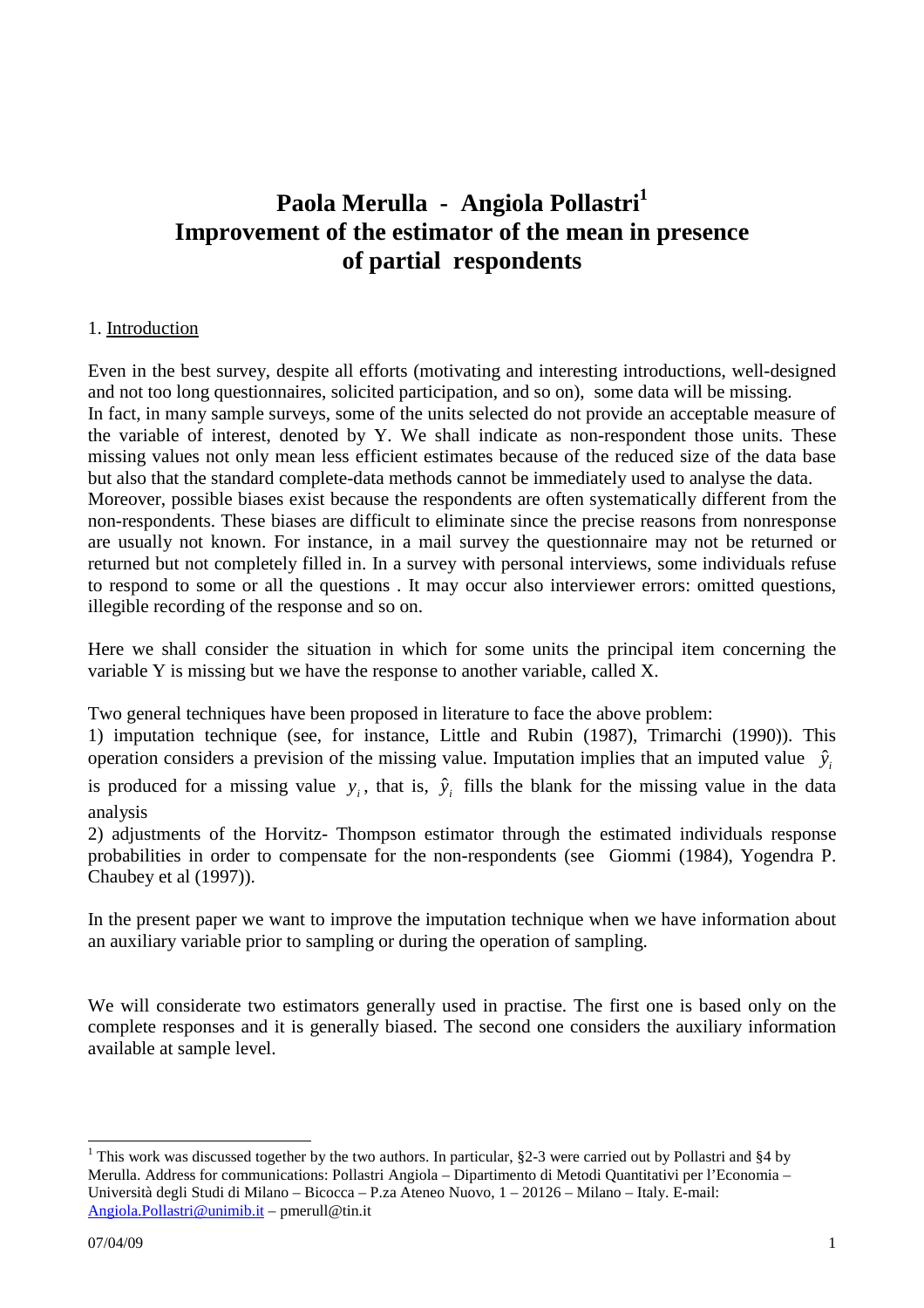Considering that it may happen to have also auxiliary information at population level, here we propose a new estimator which is an application of the regression technique. We shall show that the new estimator is more efficient than the estimators considered before.

The above demonstration is done considering the situation that the number of non respondents to item regarding the variable Y is known.

Then we analize through simulation studies the properties and the distribution of the estimators considered in different situations

### 2. Estimation

Let consider a finite population *P* of *N* elementary units denoted by  $u_1, \ldots, u_i, \ldots, u_N$ . Associated with each member of *P* there is a value of the variable Y indicated by  $y_i^*$  and an auxiliary variable *X* which assumes value  $x_i^*$ . Let assume that the variable *X* may be the predictor of the variable *Y*.

Let suppose that the relation between Y and X be

$$
y_i = \alpha + \beta x_i + \varepsilon_i \qquad i=1,...,N
$$

where  $E(\varepsilon_i) = 0$  and  $\varepsilon_i$  and  $X_i$  are independent r.v. and  $E(\varepsilon_i) = 0$ . Here we shall suppose that  $\beta$  is known.

It follows that

$$
E(Y_i) = \alpha + \beta \mu_x
$$

Let suppose that ideally the population may be divided in two groups: in the first the units will respond to the item connected with the variable Y and the related mean will be indicated by  $\mu_{Y_1}$ ; in the second group they will not respond and the mean of the variable Y will be denoted by  $\mu_{Y_2}$ . Suppose that X will receive responses from all the units. We denote by  $\mu_{X_1}$  and  $\mu_{X_2}$  respectively the mean of X in the group where Y obtains responses and in the group where *Y* will be missing.

Let suppose to select a simple random sample of size n.

We denote by  $n_1$  the number of complete observations and by  $n_2 = n - n_1$  the number of missing data on variable *Y*. Before selecting the sample,  $n_1$  is a random variable because we do not know how many units will respond to Y. After having collected the data,  $n_1$  will be a constant.

#### 2.1 Estimation without using auxiliary information

If we consider only the complete responses, indicated by  $y_{1i}$  ( $i = 1,..., n_1$ ), we estimate  $\mu_y$  by

$$
\overline{y}_1 = \frac{\sum_{i=1}^{n_1} y_{1i}}{n_1}
$$

The estimator  $\overline{Y}_1$  is affected by the following bias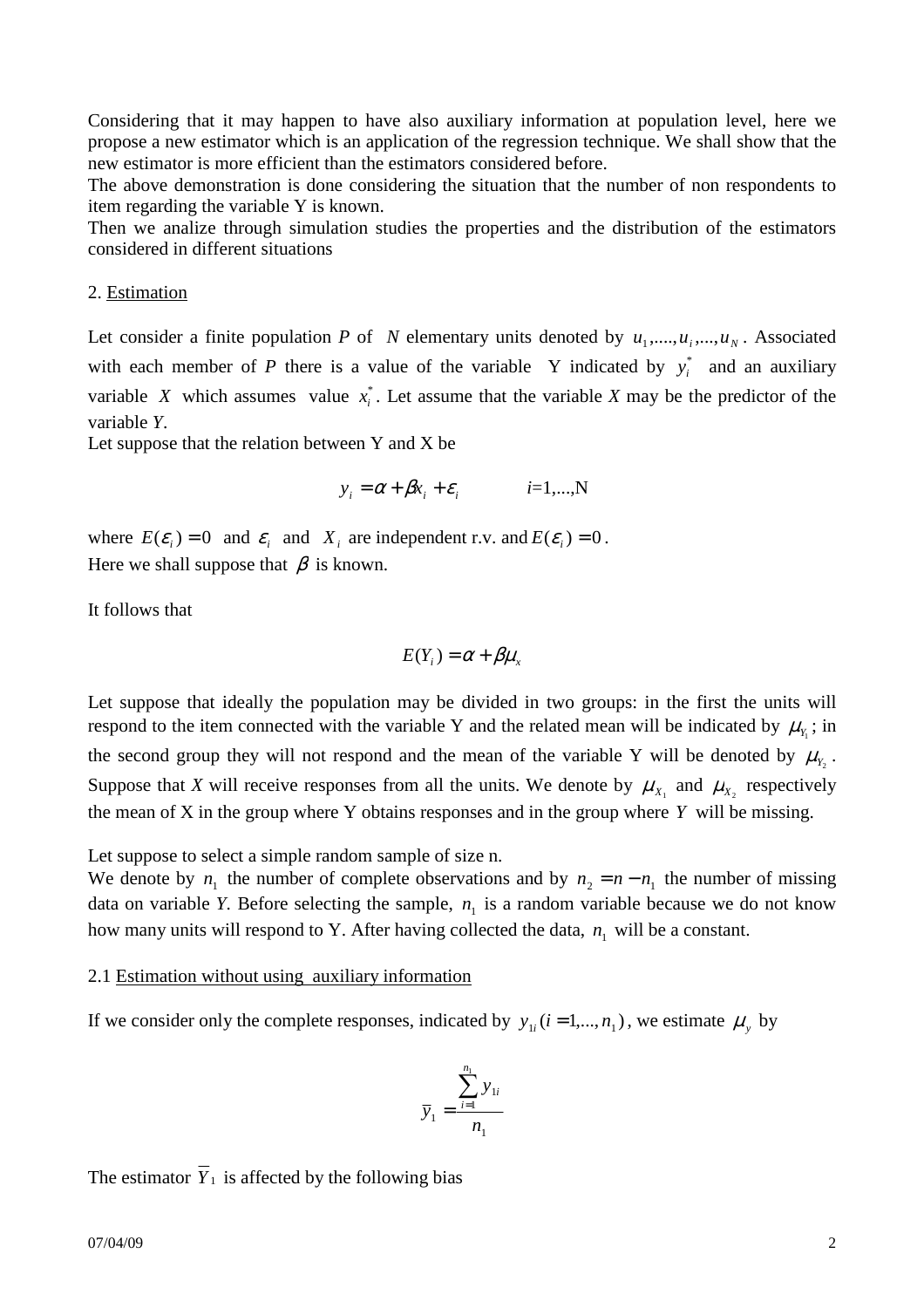$$
\delta_{\overline{Y}_1} = E(\overline{Y}_1) - \mu_y = W_2(\mu_{y_1} - \mu_{y_2})
$$

where  $W_2$  is the proportion of non-respondents in the population. The demonstration is analogous to the situation of the total non-respondents (see Pollastri, 1997).

The variance of the r.v.  $\overline{Y}_1$  is

$$
Var(\overline{Y_1}) = \frac{\sigma_y^2}{n_1}
$$

The mean square error is given by

$$
MSE(\overline{Y}_1) = \frac{\sigma_y^2}{n_1} + W_2^2 (\mu_{Y_1} - \mu_{Y_2})^2
$$

#### 2.2 Estimation using information from the sample: Regression Imputation

The estimation of  $\mu_{y}$  (see Trimarchi, 1990) may be

$$
\hat{\mu} = \bar{y}_1 + \beta(\bar{x} - \bar{x}_1)
$$

Where  $\bar{x}_1$  is the mean of the variable *X* computed in the part of the sample where the observations are complete.  $\bar{x}$  is the mean of the observations concerning the variable X in all the sample. It is interesting to observe that  $\mu_{\nu i}$ , corresponds to

$$
\hat{\mu}_{y} = r \left[ \frac{1}{n_1} \sum_{1}^{n_1} y_{1i} \right] + (1 - r) \left[ \frac{1}{n_2} \sum_{1}^{n_2} \hat{y}_{2i} \right]
$$

that is,  $\hat{\mu}_y$  is the mean of the sampled values  $y_{1i}$  in the stratum of the respondents and of the imputed values

$$
\hat{y}_{2i} = \overline{y}_1 + \beta(x_{2i} - \overline{x}_1)
$$

where  $y_i$  is missing. The pounds are constituted by the rate of response in the sample *n*  $r = \frac{n_1}{n_1}$  and the rate of non-response *n*  $(1 - r) = \frac{n_2}{n_1}$ .

The estimator  $\hat{\mu}_y$  is unbiased. In fact

$$
E(\hat{\mu}_y) - \mu_Y = E(\overline{Y}_1) - \mu_Y + \beta E(\overline{X} - \overline{X}_1) =
$$
  
\n
$$
W_2(\mu_{Y_1} - \mu_{Y_2}) + \beta \mu_X - \beta \mu_{X_1} =
$$
  
\n
$$
W_2(\alpha + \beta \mu_{X_1} - \alpha - \beta \mu_{X_2}) + \beta \mu_X - \beta \mu_{X_1} =
$$
  
\n
$$
W_2 \beta(\mu_{X_1} - \mu_{X_2}) - W_2 \beta(\mu_{X_2} - \mu_{X_1}) = 0
$$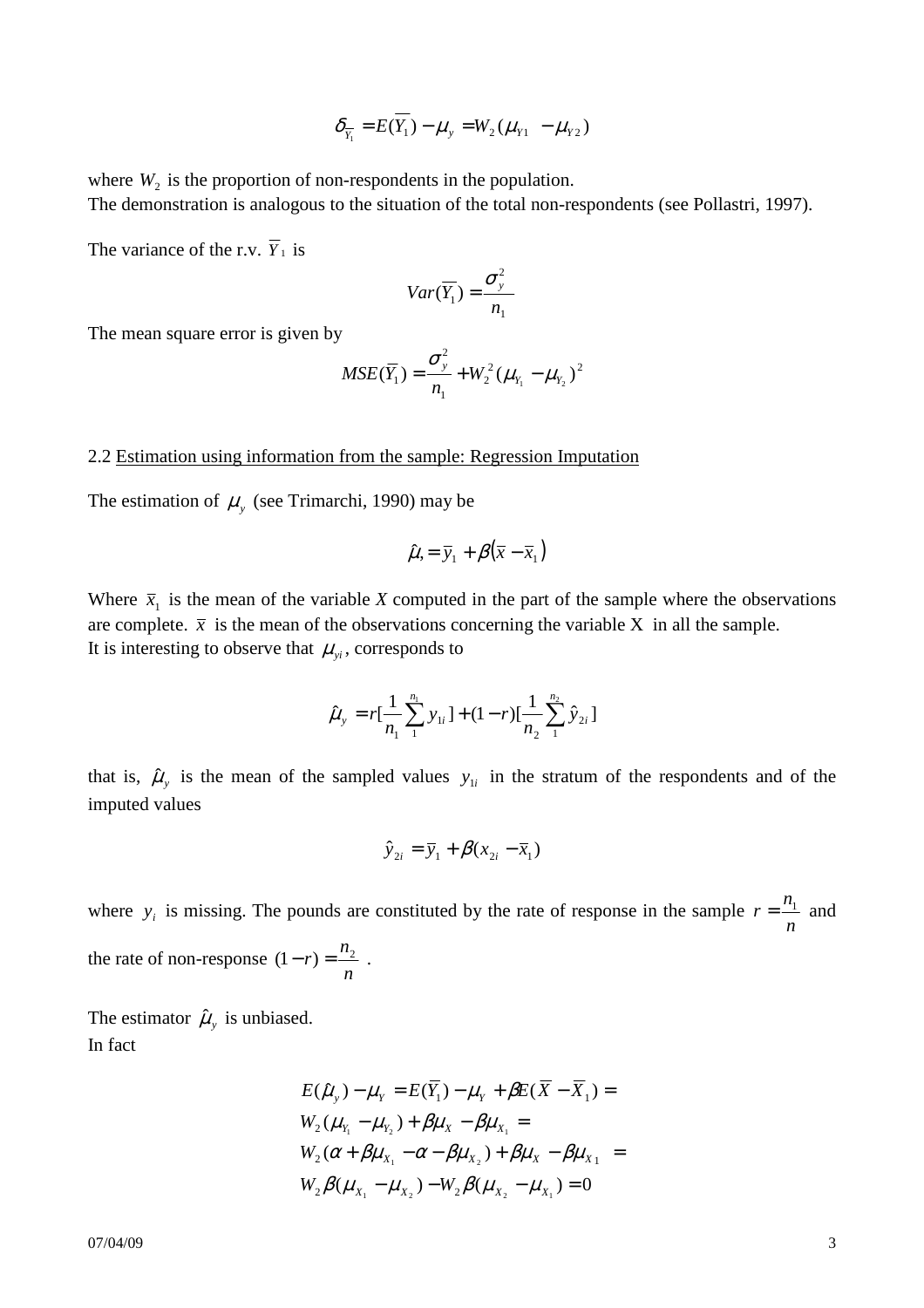The variance of the estimator  $\hat{\mu}_y$  is given by

$$
Var(\hat{\mu}_y) = E(\hat{\mu}_y - \mu_y)^2
$$
  
=  $E[(\overline{Y}_1 - \mu_y)^2 + \beta^2 (\overline{X} - \overline{X}_1)^2 + 2\beta (\overline{X} - \overline{X}_1)(\overline{Y}_1 - \mu_y)]$ 

.

Adding and subtracting  $\mu_x$  in the second term, we can obtain

$$
Var(\hat{\mu}_y)
$$
  
=  $Var(\overline{Y}_1) + \beta^2 E(\overline{X} - \mu_X)^2 + \beta^2 E(X_1 - \mu_X)^2 + 2\beta^2 E[(\overline{X} - \mu_X)(\overline{X}_1 - \mu_y)]$   
+  $2\beta E[\overline{X}(\overline{Y}_1 - \mu_y)] - 2\beta E[\overline{X}_1(\overline{Y}_1 - \mu_y)]$ 

Remembering (Pollastri, 1997) that

$$
E[(\overline{X} - \mu_x)(\overline{Y} - \mu_y)] = \frac{\sigma_{xy}}{n}
$$

and that

$$
\overline{X} = \frac{\overline{x}_1 n_1 + \overline{X}_2 n_2}{n}
$$

and observing that

$$
E[(\overline{X}_2 - \mu_x)(\overline{X}_1 - \mu_x)] = 0,
$$

after some algebra, we arrive to the result

$$
Var(\hat{\mu}_y) = \frac{\sigma_y^2}{n_1} (1 - \frac{n_2}{n} \rho^2)
$$

All the above considerations are done when the data are collected, that is when  $n_1$  and  $n_2$  are fixed.

#### 2.3 Imputation using auxiliary information from population.

Let suppose we know the real average  $\mu_x$  of the variable X in the population. For instance, if P is constituted by the population of a city, X may represent the age or if the population is constituted by all the farms of a region, X may be the area of each farm. In this situation we can consider the estimator

$$
\hat{\mu}_Y = \overline{y}_1 + \beta(\mu_x - \overline{x}_1)
$$

This corresponds to impute the missing data with

$$
\hat{y}_{2i} = \overline{y}_{1r} + \beta(x_{2i} - \overline{x}_1) = \overline{y}_1 + \beta(x_{2i} - \mu_x)
$$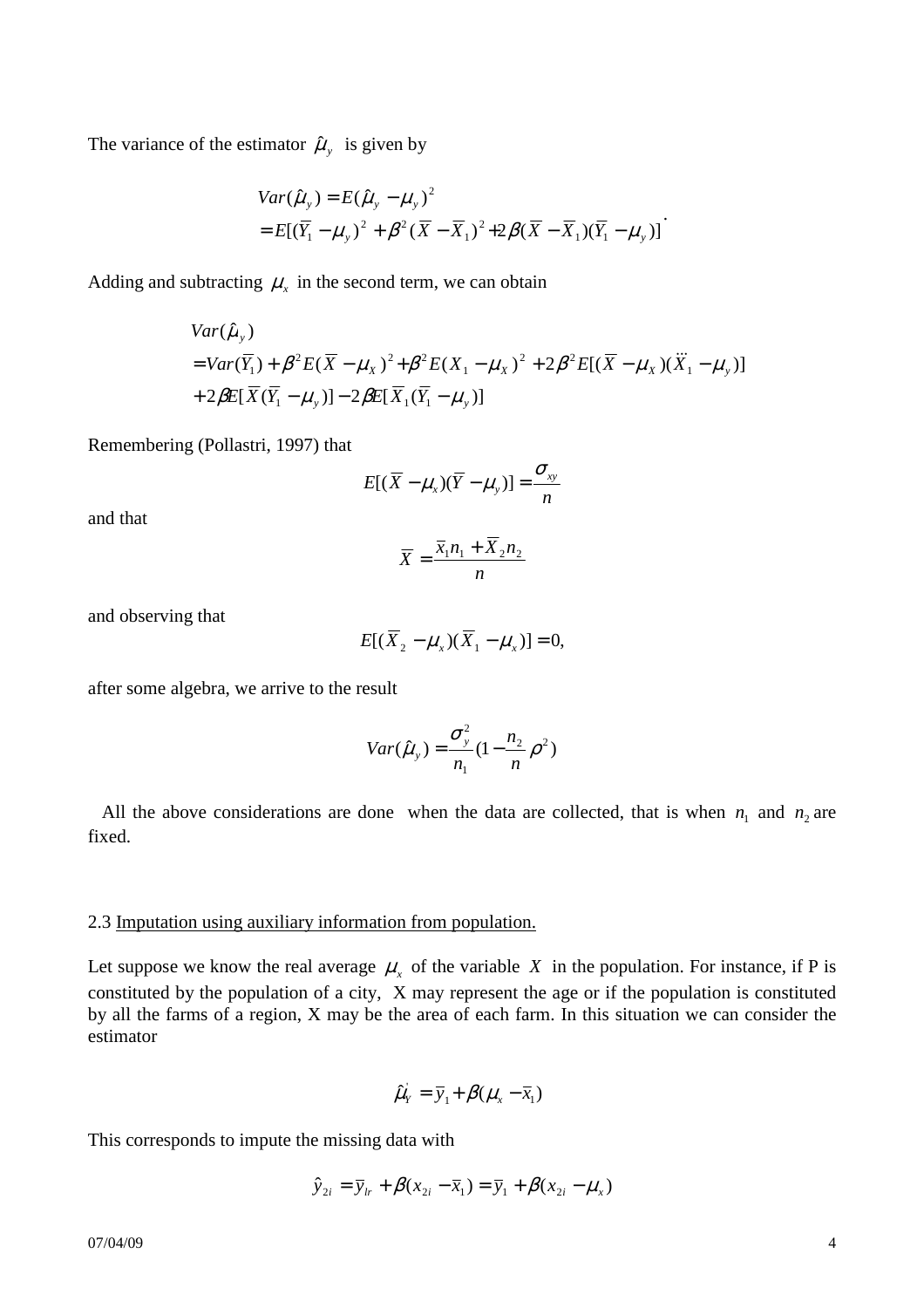The estimator  $\hat{\mu}'_y$  is unbiased. In fact

$$
E(\hat{\mu}'_y) - \mu_Y = E(\overline{Y}_1) - \mu_Y + \beta E(\mu_x - \overline{X}_1)
$$
  
=  $W_2(\mu_{Y_1} - \mu_{Y_2}) + \beta \mu_X - \beta \mu_{X_1}$   
=  $W_2 \beta(\mu_{X_1} - \mu_{X_2}) - W_2 \beta(\mu_{X_1} - \mu_{X_2}) = 0$ 

The variance of the estimator  $\hat{\mu}'_y$  is given by

## 3. Comparison between estimators

The efficiency of the estimator  $\hat{\mu}'_y$  with respect to the estimator  $\hat{\mu}_y$  is given by

$$
E_{\hat{\mu}'_y/\hat{\mu}_y} = \frac{1-\rho^2}{1-\rho^2 \frac{n_2}{n}}
$$

In Table 1 are reported the values of the efficiency as a function of the correlation coefficient and of the rate of non-response.

From these values it is evident that the efficiency of the estimator  $\hat{\mu}'_y$ , which considers also the knowledge of  $\mu_x$ , increases when the rate of non-response decreases, keeping fixed  $\rho$ .

Furthermore the efficiency of the estimator  $\hat{\mu}'_y$  with respect to the estimator  $\hat{\mu}_y$  is greater when the correlation coefficient is very high.

**Table 1** 

| танг т |       |       |
|--------|-------|-------|
| 0.2    | 0.5   | 0.8   |
| 0.964  | 0.769 | 0.384 |
| 0.972  | 0.811 | 0.445 |
| 0.98   | 0.857 | 0.529 |
|        |       |       |

### 4. Simulation purpose

Now we aim to examine missing data problems<sup>2</sup> and to explain the main characteristics of the different approaches presented in this paper.

The purpose is to analyse the properties of different estimators under specific situations; in particular we wish to observe:

1. The estimators behaviour on varying the number of cases in the selected sample and the number of respondents.

<sup>&</sup>lt;sup>2</sup> This has been made by simulations created using FORTRAN 90 software.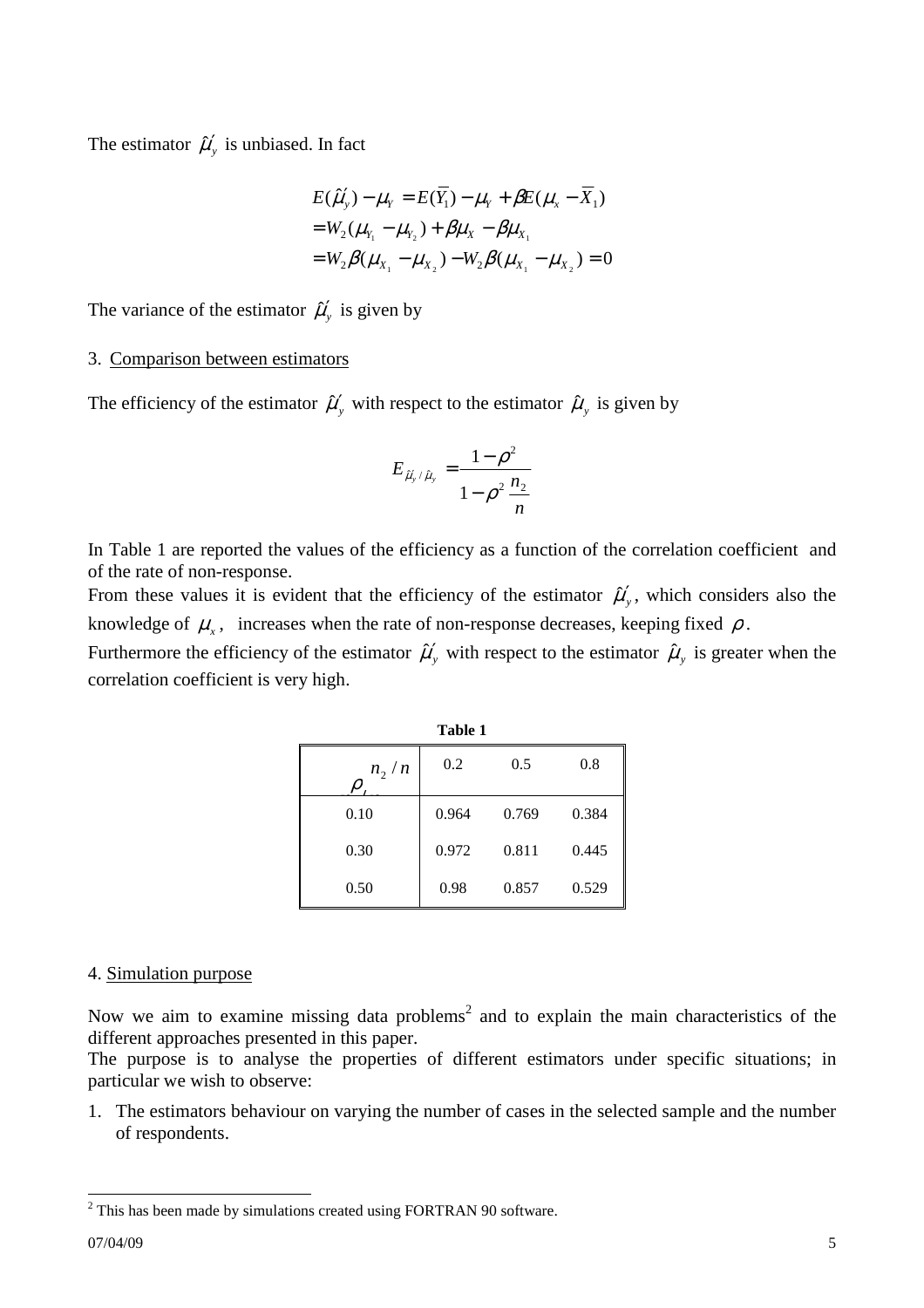- 2. The eventual variation of expected value and variance of the estimator due to the estimation of  $\beta$ when it is unknown.
- 3. The estimators characteristics when missing data are:
	- 3.1. Completely at random (MCAR)
	- 3.2. High values of the variable Y
	- 3.3. Low values of the variable Y
	- 3.4. Values of Y on high values of the variable X (MAR)
	- 3.5. Values of Y on low values of the variable X (MAR)

It will be finally interesting to observe the estimators distributions when the population considered is normally and when it is lognormally distributed. In the following table are reported the symbols used.

| $\overline{V}$ | preceding an estimator mark denotes its variance and with the addition |
|----------------|------------------------------------------------------------------------|
|                | of a final S it represents the estimated variance                      |
| E              | preceding an estimator mark, denote the expected value                 |
| <b>MSE</b>     | preceding an estimator mark, denote the mean square error              |
| <b>MCAR</b>    | Completely at random (MCAR)                                            |
| <b>OR</b>      | High values of the variable Y                                          |
| LY             | Low values of the variable Y                                           |
| <b>HXMAR</b>   | Values of Y on high values of the variable X (MAR)                     |
| <b>LXMAR</b>   | Values of Y on low values of the variable X (MAR)                      |
| <b>BE</b>      | after mark estimator means that $\beta$ is estimated with sample data  |

### Table of symbols

## 4.1. Simulation steps

For the simulation it was created an artificial population with known mean and variance.

After having selected a random sample from the population, we have remarked the observations  $(x_i)$  $y_i$ ) respectively value of the auxiliary variable X and of the variable to study Y.

To simplify the results interpretation we have assigned value 0 to the mean of Y in the population and 0.64 to its variance. We have also chosen a high correlation coefficient (0.9) between X and Y as we wished to describe an example of strong relation.

Once the sample has been drawn out, we have proceeded with the missing data selection of the variable Y. As mentioned before we have considered different missing data mechanism:

- Missing completely at random (MCAR): missingness is unrelated to the values of the variables
- Missing at random (MAR): given survey variables, the missing data distribution depends only on variables that are entirely recorded in the data set
- Missing data which depend on the same variable on which we enter nonrespondents

As we shall illustrate in the description of simulation results, the presence of MCAR allows complete case analysis without danger of biased estimation, though some loss in efficiency.

As MCAR is often difficult to meet in practice, it is useful to include in the survey variables which have low probability to record nonrespondents and that are highly correlated with the variable to study. Actually it has been previously demonstrated that, with imputation of missing data or with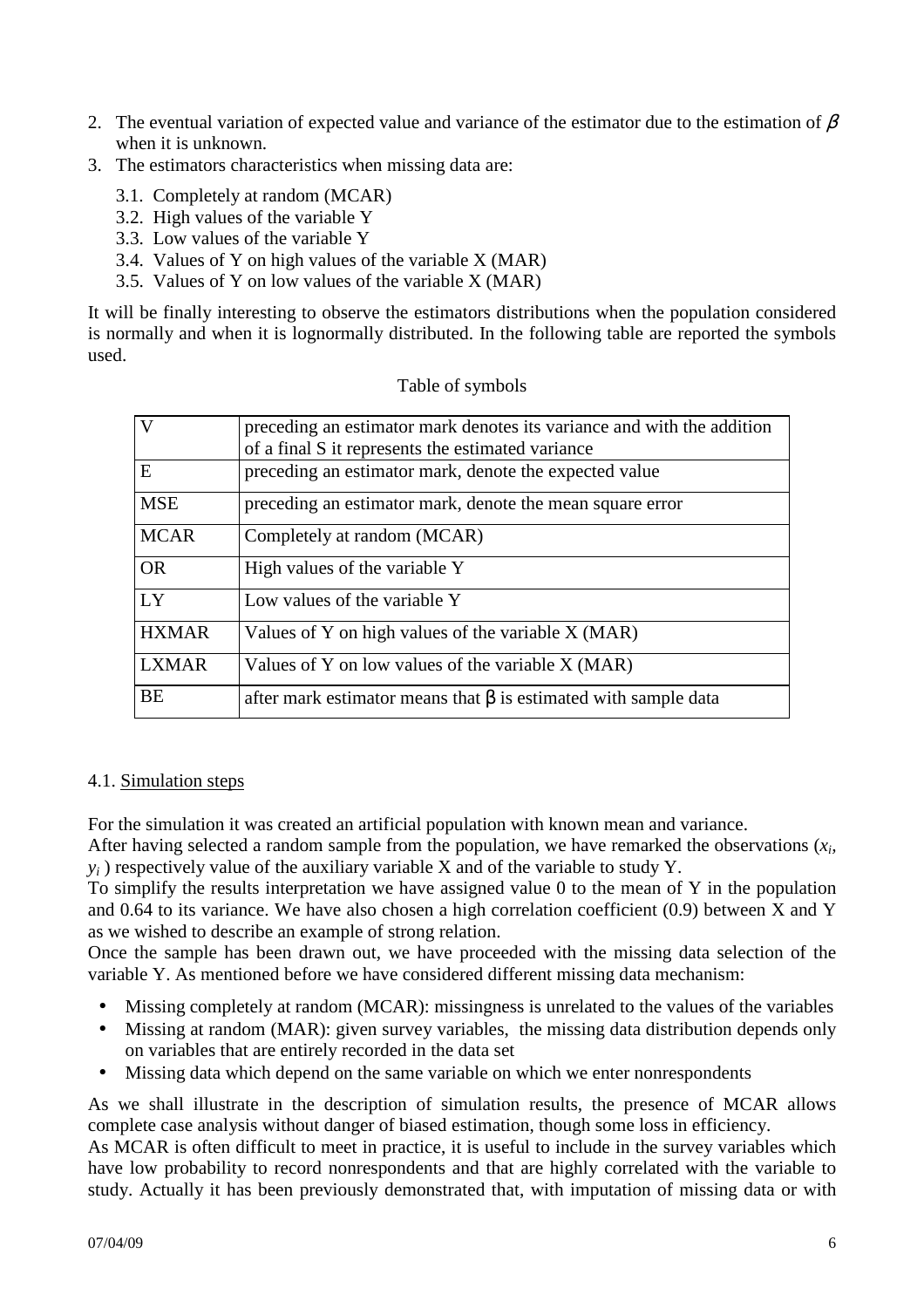the application of regression with auxiliary population information, ML estimators can improve the estimation, as we see in the next pages. For each missing data mechanism exposed we have calculated the mean estimation in every sample extracted with the following estimators:

- a) Complete Case Estimator  $(Y_1)$
- b) Regression Imputation Estimator  $(\hat{\mu}_y)$
- c) Regression Imputation Estimator with auxiliary information from the population  $(\hat{\mu}'_y)$

## 4.2. Simulation results

4.2.1 *First analysis: expected values and variances examination* 

| $n=100$<br>$n_2 = 20$ | $E(\hat{\beta})$ | $E(\overline{Y}_1)$ | $E(\hat{\mu}_{v})$ | $E(\hat{\mu}'_y)$ |  |  |  |
|-----------------------|------------------|---------------------|--------------------|-------------------|--|--|--|
| <b>MCAR</b>           |                  | $-0,00178$          | $-0,00040$         | 0,00089           |  |  |  |
| MCAR BE               | 1,43775          |                     | $-0,00030$         | 0,00112           |  |  |  |
| <b>HY</b>             |                  | $-0,28001$          | $-0,05465$         | $-0,05336$        |  |  |  |
| HY BE                 | 1,26795          | $-0,28001$          | $-0,08125$         | $-0,0801$         |  |  |  |
| LY                    |                  | 0,27639             | 0,05194            | 0,05323           |  |  |  |
| LY BE                 | 1,26721          | 0.27639             | 0,07853            | 0,07997           |  |  |  |

**Table 2** 

Estimators expected values  $s=1000$ 

On examining the table 1, we immediately note that the estimators appear to be unbiased for random missing data. This table has been created for different sample sizes and numbers. Obviously we have indicated only one kind of table but we are able to affirm that there is a general improvement on extending the sample size and the number of samples extracted, but for the high variability assumed, this improvement is not regular.

Among the considered estimators,  $\hat{\mu}'_y$  seems to come nearer to the population mean of Y than the other estimators.

Let now consider the missing data that are not completely at random. If they depend on the variable Y we note significant changes. First the  $\overline{Y}_1$  estimator is not unbiased yet while  $\hat{\mu}'_y$  and  $\hat{\mu}_y$ estimators are in general unbiased, especially for large samples even if they present worse values than MCAR case.

As regards missing data depending on Y the mean estimations are fairly biased. Let observe now the variances of the estimators.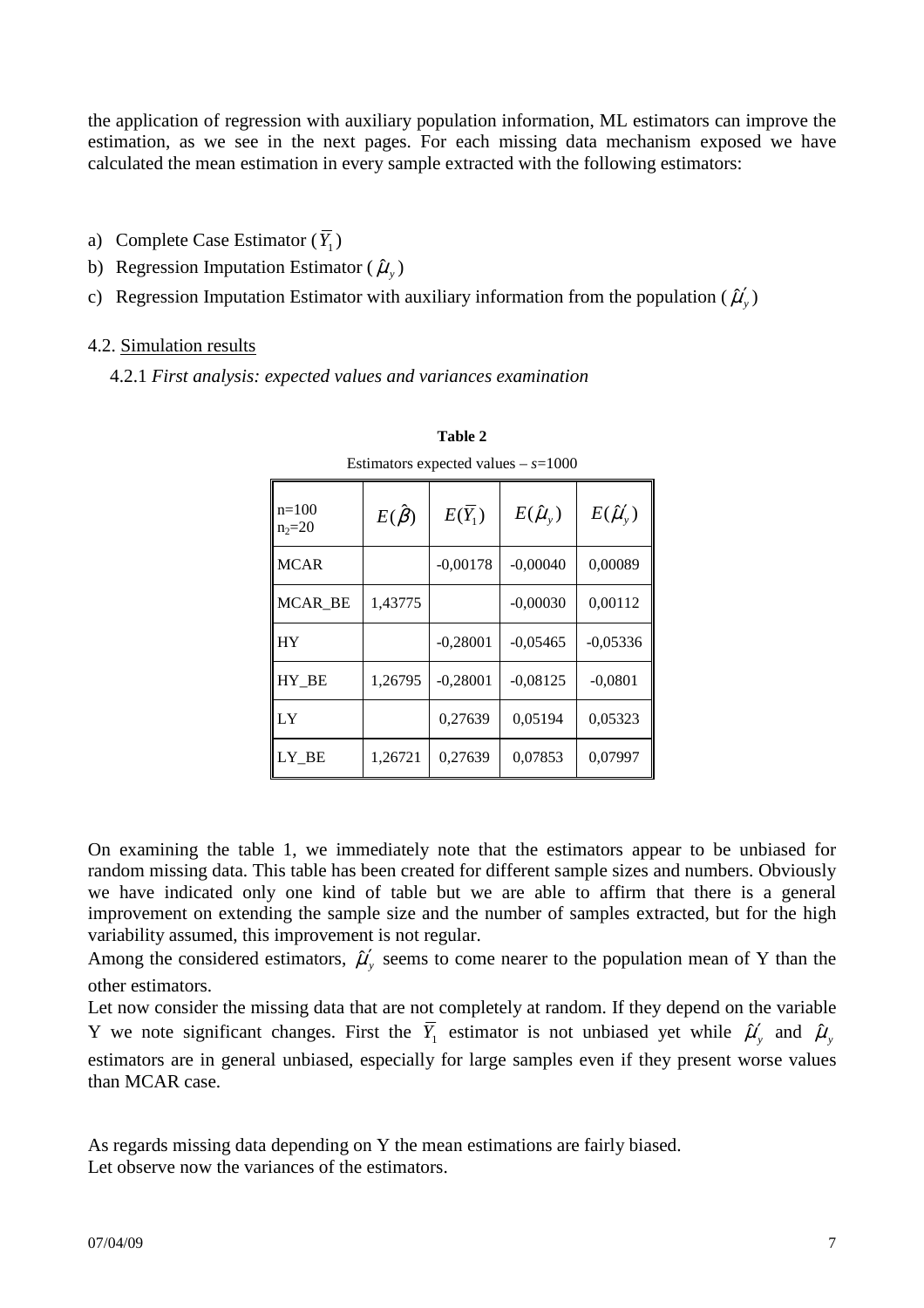| Lounnaica variance<br>$0 - 1000$ |                           |                          |                             |  |  |  |
|----------------------------------|---------------------------|--------------------------|-----------------------------|--|--|--|
| $n=100 n_{2}=20$                 | $\hat{V}(\overline{Y}_1)$ | $\hat{V}(\hat{\mu}_{y})$ | $\hat{V}(\hat{\mu}'_{\nu})$ |  |  |  |
| <b>MCAR</b>                      | 0,00806                   | 0,00646                  | 0,00150                     |  |  |  |
| MCAR BE                          | 0,00806                   | 0,00647                  | 0,00154                     |  |  |  |
| <b>HY</b>                        | 0,00697                   | 0,00683                  | 0,00152                     |  |  |  |
| HY BE                            | 0,00697                   | 0,00686                  | 0,00162                     |  |  |  |
| LY                               | 0,00667                   | 0,00642                  | 0,00145                     |  |  |  |
| LY BE                            | 0,00667                   | 0,00677                  | 0,0017                      |  |  |  |

**Table 3**  Estimated variance – *s*=1000

Y mean and variance and estimators variance calculated with theoretical formulisations

|                 | E(Y)       | V(Y)    | $V(Y_1)$ |         | $\parallel$<br>$V(\hat{\mu}_{v})$ $V(\hat{\mu}'_{v})$ |
|-----------------|------------|---------|----------|---------|-------------------------------------------------------|
| $n=100, n_2=20$ | $-0,00168$ | 0,00620 | 0,00800  | 0,00670 | $\mathbf l$<br>0,00152                                |

We can immediately note that  $\hat{\mu}'_y$  variance is even lower than mean estimator variance without nonrespondents. This occurs because of the missing data imputation, which causes data homogenisation and consequently a reduction of the variance. Nevertheless it is important to stress that  $\hat{\mu}'_y$  is the unbiased estimator with lowest variance.

Moreover, from the simulations carried on we have observed that the more the sample size raises the more the variance decreases. This trend happens even in the event of non-random missing, where we notice not particular differences with the same variance estimators in MCAR.

## 4.3.2 β estimated through sample data

When missing data are completely at random  $\beta$  estimation is unbiased; only in the event of small sample size (ex. *s*=50, *n*=50 and *m*=10) *b* is fairly far from the true value of  $\beta$ .

| sumanon. 5–90, missing uata at ran |                  |  |  |  |
|------------------------------------|------------------|--|--|--|
| $n=50$ $n_{2}=10$                  | $E(\hat{\beta})$ |  |  |  |
| MCAR BE                            | 1,40345          |  |  |  |
| HY BE                              | 1,26522          |  |  |  |
| LY BE                              | 1,25584          |  |  |  |

In case of non-random missing data *b* is biased; the bias decreases with the sample size raising. The effect of  $\beta$  estimation on mean estimators expected value is not particularly relevant for MCAR;

**Table 4**  β Estimation: *s*=50, missing data at random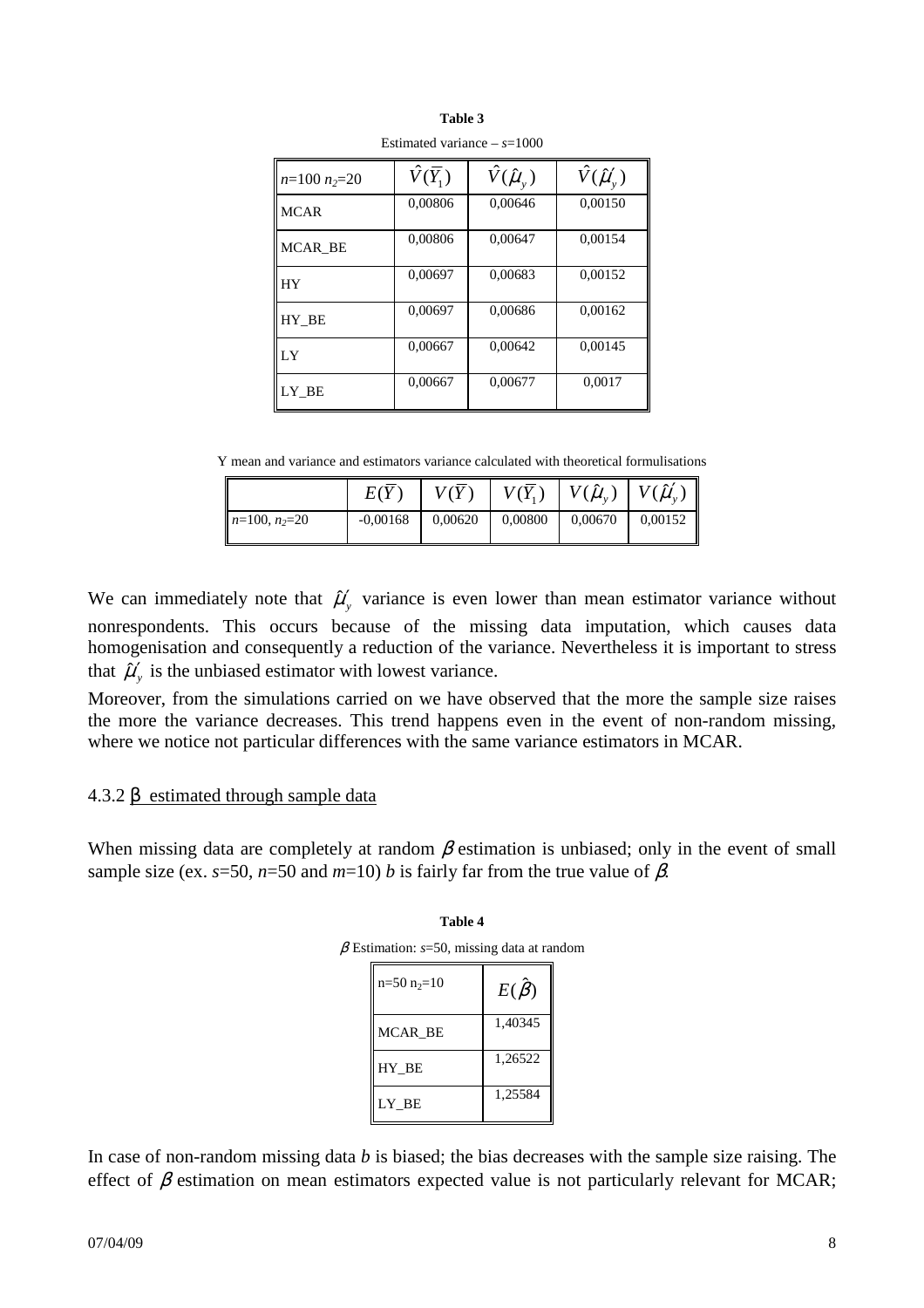even for the other missing data mechanisms there are minimal differences which vanish when *N* increases, though their expected value are a little worse than the firsts.

# 4.2.2 The effect of nonrespondents fraction increase

|                     | $E(Y_1)$   | $E(\hat{\mu}_{v})$ | $E(\hat{\mu}'_y)$ | $\hat{V}(\overline{Y}_1)$ | $\hat{V}(\hat{\mu}_{v})$ | $\hat{V}(\hat{\mu}'_v)$ |
|---------------------|------------|--------------------|-------------------|---------------------------|--------------------------|-------------------------|
| $n=500$ $n_2=50$    | $-0,00826$ | $-0,00737$         | $-0,00198$        | 0,00143                   | 0,00131                  | 0,00029                 |
| $n=500$ $n_{2}=100$ | $-0,00653$ | $-0,00687$         | $-0,00148$        | 0,00145                   | 0,00129                  | 0,00031                 |
| $n=500$ $n_{2}=150$ | $-0,00700$ | $-0,00796$         | $-0,00257$        | 0,00168                   | 0,00141                  | 0,00035                 |

**Table 5**  Random missing data – *s*=500

|                   | $MSE(Y_1)$ | $MSE(\hat{\mu}_{v})$ | $MSE(\hat{\mu}'_v)$ |
|-------------------|------------|----------------------|---------------------|
| $n=500 n_2=50$    | 0,0015     | 0,00136              | 0,00029             |
| $n=500$ $n_2=100$ | 0,0015     | 0,00133              | 0,00031             |
| $n=500$ $n_2=150$ | 0,00173    | 0,00148              | 0,00036             |

| Missing data depending on Y: High values of $Y - s = 500$ |                     |                    |                   |                           |                          |                         |
|-----------------------------------------------------------|---------------------|--------------------|-------------------|---------------------------|--------------------------|-------------------------|
|                                                           | $E(\overline{Y_1})$ | $E(\hat{\mu}_{v})$ | $E(\hat{\mu}'_y)$ | $\hat{V}(\overline{Y}_1)$ | $\hat{V}(\hat{\mu}_{v})$ | $\hat{V}(\hat{\mu}'_v)$ |
| $n=500$ $n_2=50$                                          | $-0,28179$          | $-0.05708$         | $-0,04918$        | 0,00136                   | 0,00130                  | 0,00028                 |
| $n=500$ $n_{2}=100$                                       | $-0,28615$          | $-0.05964$         | $-0.05425$        | 0,00145                   | 0,00136                  | 0,00032                 |
| $n=500$ $n_{2}=150$                                       | $-0,40331$          | $-0.08162$         | $-0,07623$        | 0,00156                   | 0,00141                  | 0,00036                 |

**Table 6** 

| $MSE(Y_1)$ | $MSE(\hat{\mu}_{\nu})$ | $MSE(\hat{\mu}'_y)$ |
|------------|------------------------|---------------------|
| 0,02773    | 0,0026                 | 0,00122             |
| 0,08333    | 0,00491                | 0,00326             |
| 0,16422    | 0,00807                | 0,00617             |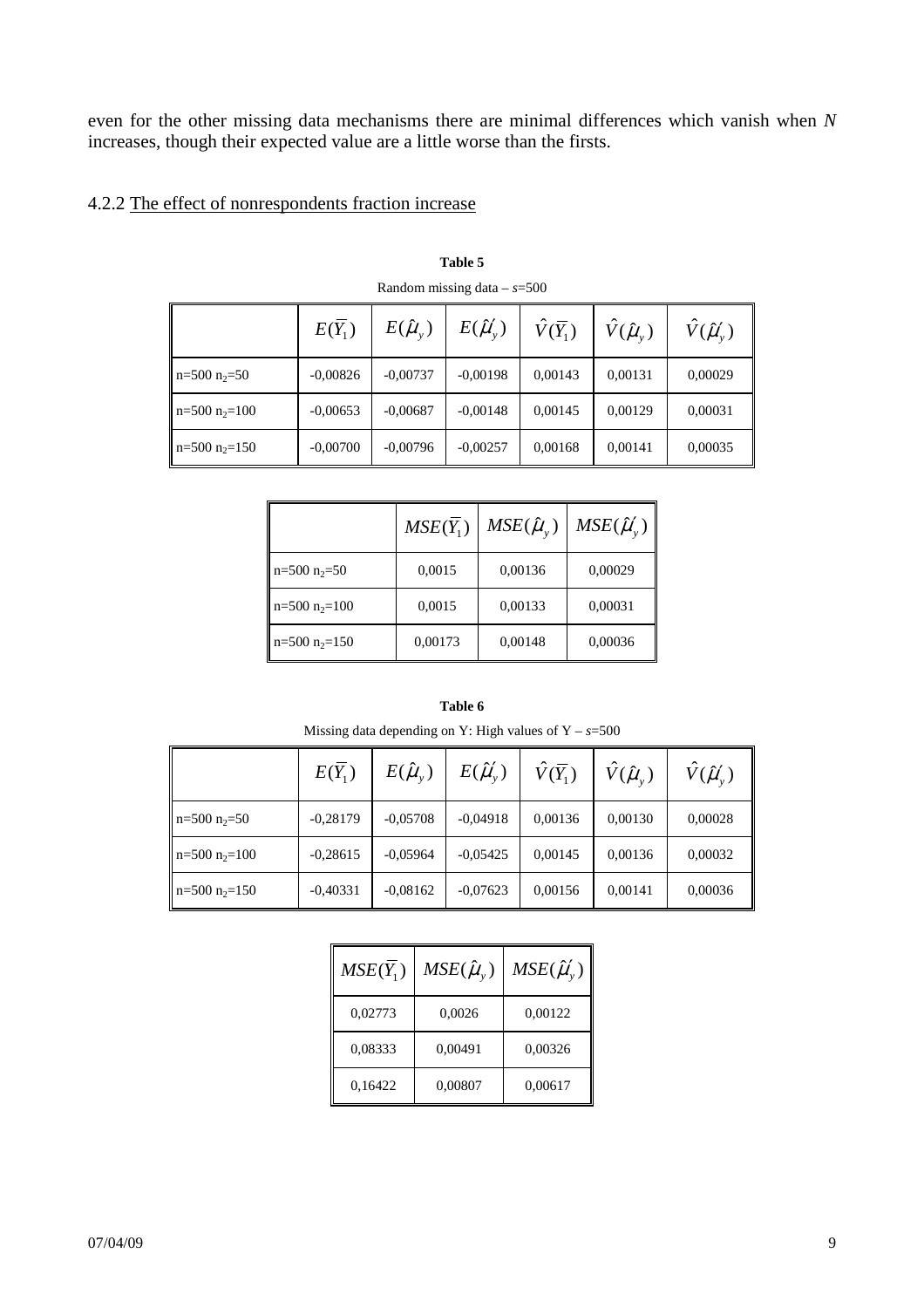|                     | $E(\overline{Y}_1)$ | $E(\hat{\mu}_{v})$ | $E(\hat{\mu}'_y)$ | $\hat{V}(\overline{Y}_1)$ | $\hat{V}(\hat{\mu}_{\nu})$ | $\hat{V}(\hat{\mu}'_v)$ |
|---------------------|---------------------|--------------------|-------------------|---------------------------|----------------------------|-------------------------|
| $n=500$ $n_2=50$    | 0,14828             | 0,02266            | 0,02805           | 0,00130                   | 0,00127                    | 0,00028                 |
| $n=500$ $n_{2}=100$ | 0,27223             | 0,04600            | 0,05139           | 0,00137                   | 0,00126                    | 0,00029                 |
| $n=500$ $n_{2}=150$ | 0,38948             | 0,06803            | 0,07342           | 0,00145                   | 0,00128                    | 0,00034                 |

**Table 7**  Missing data depending on Y: Low values of  $Y - s = 500$ 

|                   | $MSE(Y_1)$ | $MSE(\hat{\mu}_{v})$ | $MSE(\hat{\mu}'_y)$ |
|-------------------|------------|----------------------|---------------------|
| $n=500$ $n_2=50$  | 0,02328    | 0,00178              | 0,00106             |
| $n=500$ $n_2=100$ | 0,07548    | 0,00338              | 0,00293             |
| $n=500$ $n_2=150$ | 0,15315    | 0,00591              | 0,00573             |

On examining the above tables, when the missing data fraction arises, it is confirmed what has been demonstrated in the conceptual part of this paper, such as:

- On augmenting the proportion of nonrespondents there is a worsening of the estimators expected value in case of missing data depending on Y;
- There is a general variance growth.
- Nonrespondents fraction extremely affects  $\hat{\mu}_y$  estimator on determining its variance, owing to the particular variance function form.

Let consider the variance of estimator  $\hat{\mu}_y$ . We can clearly note that the value it assumes depends not only on the population variance and correlation coefficient which furthermore represent determinant components, but as well on nonrespondents number. As regards  $\hat{\mu}'_y$ , however, the more this number increases the more its variance grows, owing to the reduction of both denominator and weight preceding the correlation coefficient, though it preserves a smaller variance value than  $\overline{Y}_1$  and  $\hat{\mu}_y$ .

## 4.3 Estimators' distributions when the distribution of the variables is normal

Once verified the quality, i.e. efficiency of  $\hat{\mu}'_y$  estimator, it is now useful to analyse the studied estimators' distribution. This could represent a further property especially for normal distributions (for example, let think about the possibilities achieved from hypothesis tests and confidence intervals). To obtain the real distribution, we should consider all samples *s*, which could be extracted according to a specific sample design. For each *a (a: 1...s)* we should know both the probability  $p(a)$  to extract *s* and the population mean estimator value  $\hat{y} = \hat{y}(s)$ . It would be possible, then, to calculate the real expected value, bias and variance of  $\hat{y}$ . However this is generally an impossible task, as the potential samples number is very high. This is the reason for using simulations to study estimators' statistical properties in sample surveys.

In the following charts and tables, consequently, we shall pay attention to the estimators' distribution form. In the charts we will illustrate only  $\hat{\mu}'_y$  distribution. We immediately note that all estimators are normal distributed, thus preserving the population distribution from which the sample has been extracted.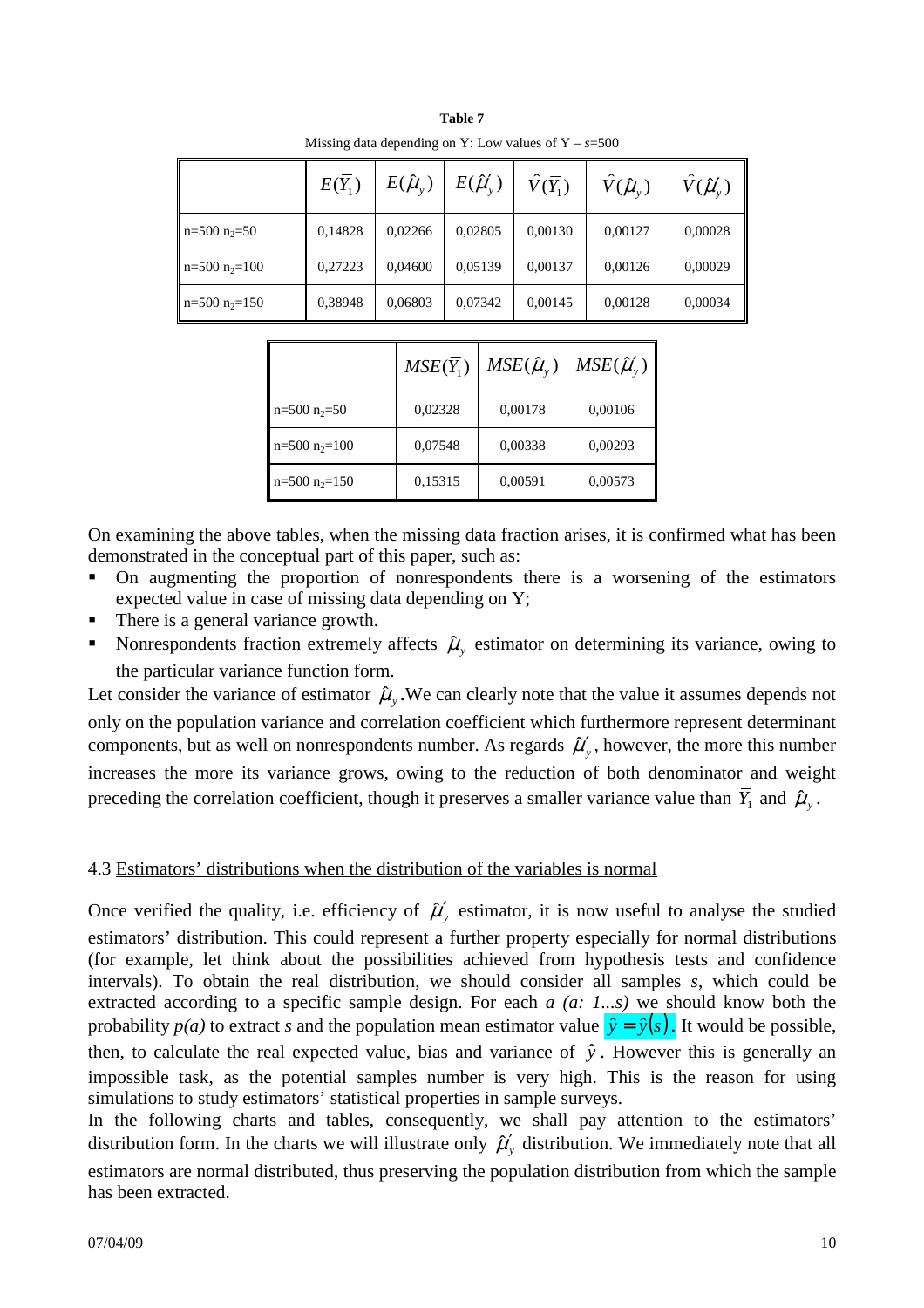Chart 1. Estimators distribution with random missing data



Chart 2. Estimators distribution with missing data depending on X



Chart 3. Estimators distribution with missing data depending on X



*Note: Estimator =*  $\hat{\mu}'_{y}$ *, s=100, n=100, n<sub>2</sub>=20</sub>* 

Table 7 instead, illustrates a test used in Monte Carlo simulation to calculate *the actual confidence level, which* may be used to study different estimators comparisons*.*

Let consider fix population and sample design. A high number of samples is drawn out from the population under the considered sample design. Once extracted, the sample is placed again in the population before the next sample selection, in order to draw out the sample always from the same population. The samples number is high and it is indicated with *K*. If *K* is sufficiently high the distribution of the *K* estimations (empirical sample distribution) is able to approximate truly enough the real sample distribution, that is not easily obtainable, as we explained before. We can therefore calculate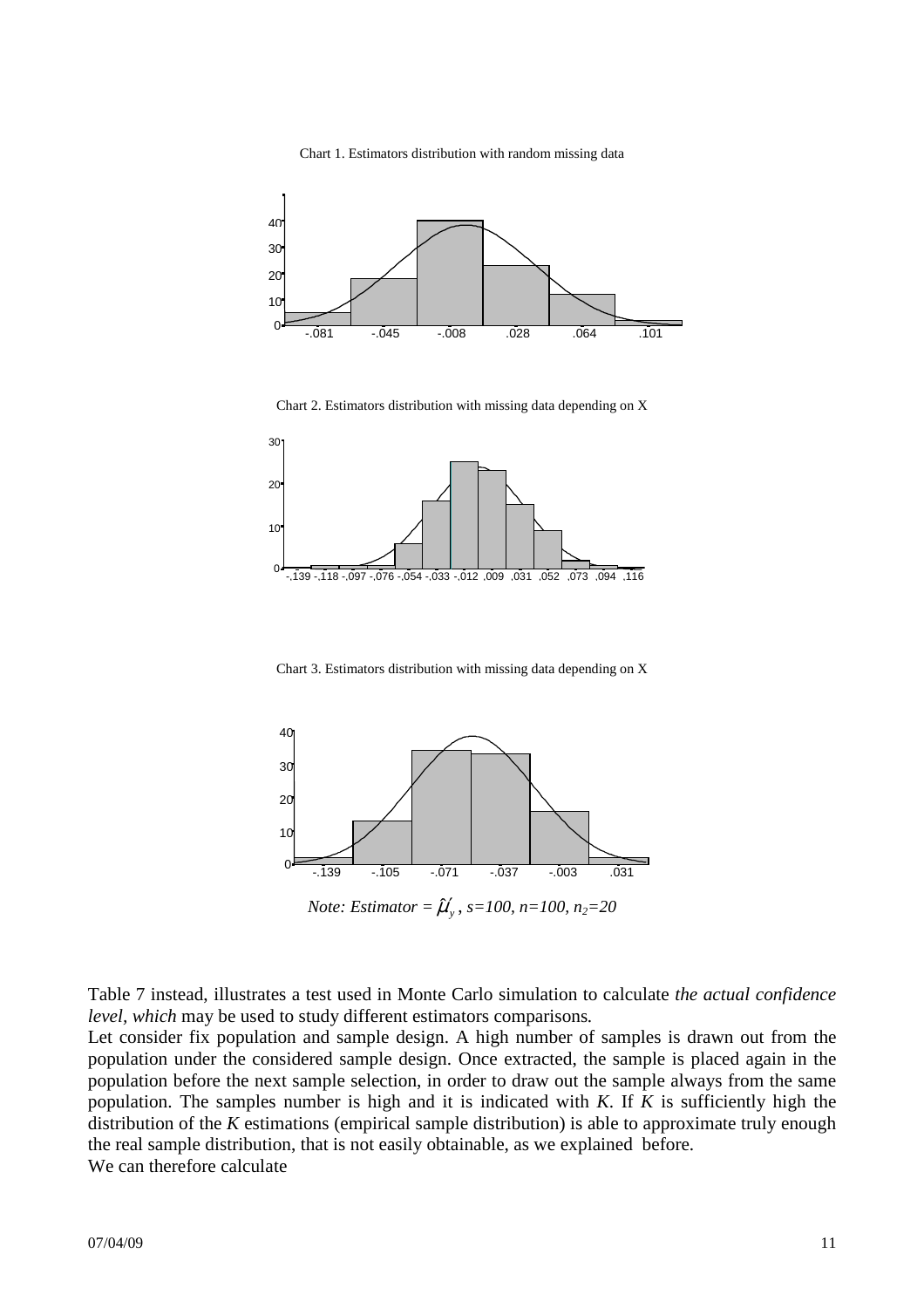$$
\overline{\hat{y}} = \frac{1}{K} \sum_{j=1}^{K} \hat{y}_j
$$

which is an expected value estimation  $E(\hat{y})$ 

$$
S_{\hat{y}^2}^2 = \frac{1}{K-1} \sum_{j=1}^K (\hat{y}_j - \overline{\hat{y}})^2
$$

which is a variance estimation  $V(\hat{y})$  and finally,

$$
\overline{\hat{V}} = \frac{1}{K} \sum_{j=1}^{K} \hat{V}(\hat{y})
$$

which is a variance expected value estimation,  $E[\hat{V}(\hat{y})]$ . If for each sample we calculate the 95% approximate level confidence interval

$$
\hat{y} \pm 1.96 [\hat{V}(\hat{t})]^{1/2}
$$

and we successively count the intervals number R, which contain the true value  $\mu_y$ , then R/K is the actual confidence level estimation. The actual confidence level estimation could differ from 95% as  $(\bar{\hat{y}} - \mu_{y}) / [\hat{V}(\bar{\hat{y}})]^{1/2}$  has only an approximate normal distribution. In the following table it is illustrated a comparison between  $\hat{\mu}'_y$  and  $\overline{Y}_1$ .

|              |              | $\hat{\mu}'_{y}$ |              | $\overline{Y}_1$ |
|--------------|--------------|------------------|--------------|------------------|
|              | $\rho = 0.5$ | $\rho = 0.9$     | $\rho = 0.5$ | $\rho = 0.9$     |
| <b>MCAR</b>  | 0.94         | 0.94             | 0.94         | 0.92             |
| MCAR_BE      | 0.97         | 0.95             |              |                  |
| HY           | 0.13         | 0.63             | 0.05         | 0.06             |
| HY_BE        | $0.08\,$     | 0.47             |              |                  |
| LY           | 0.25         | 0.76             | 0.06         | 0.11             |
| LY_BE        | 0.16         | 0.61             |              |                  |
| <b>HXMAR</b> | 0.98         | 0.95             | 0.60         | 0.11             |
| HXMAR_BE     | 0.93         | 0.94             |              |                  |
| <b>LXMAR</b> | 0.95         | 0.94             | 0.57         | 0.20             |
| LXMAR_BE     | 0.96         | 0.91             |              |                  |

**Table 8**  The actual confidence level. *s*=100, *n*=100, *ns*=20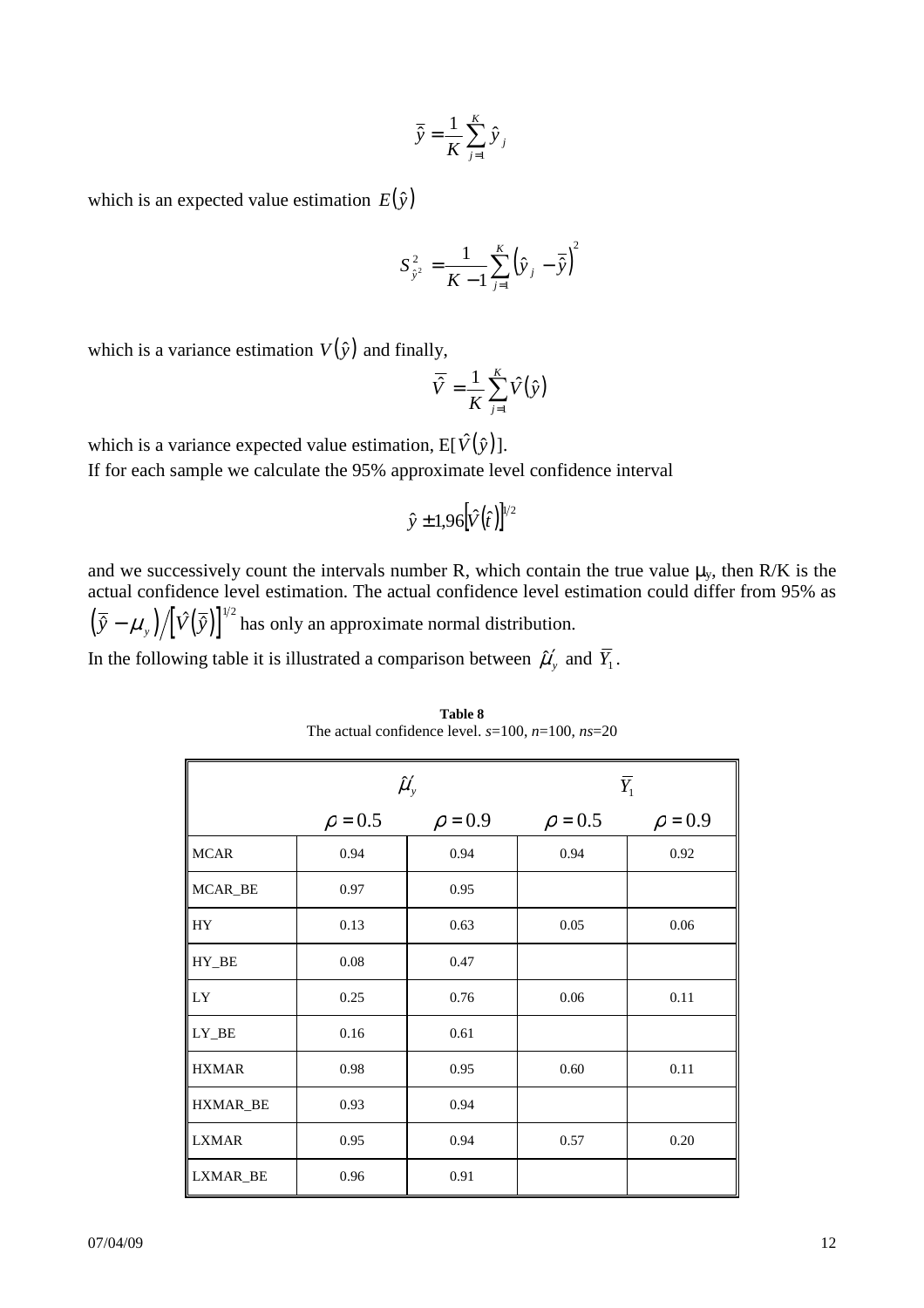Firstly, we note that for high values of Y as missing data (HY and HY\_BE), the confidence level is extremely low, that means that the number of intervals containing the real  $\mu$ <sup>*y*</sup> is very small; the estimators considered are therefore unreliable in those cases. We wish to stress that the number of intervals is created with estimators values and variances.

The same matter takes place in the opposite situation, where minimal values of Y are considered as missing: though the presence of a modest improvement compared to the previous case, the actual confidence level is lower than 95%.

These results are therefore useful to argue that the expected value of analysed estimators particularly affects their reliability even if their variance has regularly presented favourable results in accordance with the theory.

A further consideration regards the different results according to the correlation coefficient  $\rho$ . As we could expect, the  $\hat{\mu}'_y$  estimator results greatly improved in case of missing data depending on Y, though they remain under 95%. This demonstrates what theory explains: the opportunity of using auxiliary information, and in particular in this case the knowledge of the true mean  $\mu_v$ , produces an estimation improvement especially when X and Y are strongly related.

When we oppositely consider the situations where X values determine missing data,  $\hat{\mu}'_y$  estimator is extremely satisfactory, conforming therefore a normal distribution.

If we analyse the results paying attention on the differences between  $\hat{\mu}'_y$  and  $\overline{Y}_1$ , we can also argue other interesting considerations.

Firstly, we note that, in case of random missing data, the differences between these estimators are minimal and moreover both are satisfactory. However, when ρ increases there is a little improvement of  $\hat{\mu}'_y$  compared to  $\overline{Y}_1$  for the reasons previously explained.

As regards the other situations, we observe moreover that  $Y_1$  presents a very low actual confidence level. Thus it results particularly worst even for cases where  $\hat{\mu}'_y$  don't seem to be extremely adequate. We should think about the minimal probabilities of finding the true parameter of interest in the intervals created with  $Y_1$  estimator and on the possible biased interpretations that such estimator could erroneously involve.

## 4.4 Comparison with a *lognormal* population distribution

As announced early in the paper, the simulation tested for samples extracted from population normally distributed, has then been conducted for population with a *lognormal* distribution.

The aim of this operation was to verify if in presence of a different distribution or, in worst cases, of non-knowledge of the population distribution, the estimator found could improve in any case the mean estimation. Moreover, there would be an important result if it was normally distributed as the previous case.

In the following tables we wish to illustrate the main results (we have limited the exposition to the case of *s*=100)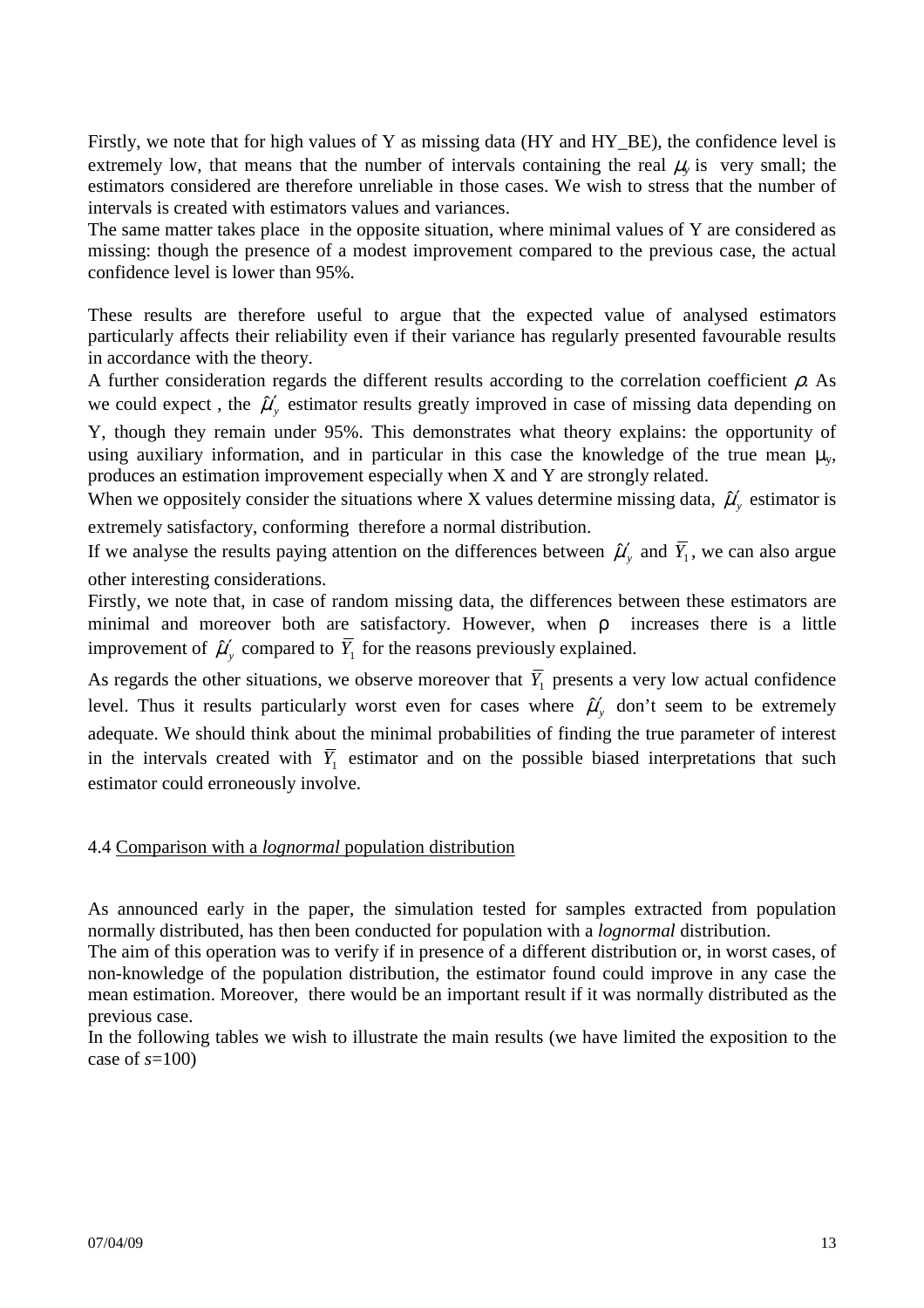| <b>Estimators</b> expected variages |                  |                     |                    |                   |  |  |  |
|-------------------------------------|------------------|---------------------|--------------------|-------------------|--|--|--|
| $n=100$ $n_2=20$                    | $E(\hat{\beta})$ | $E(\overline{Y}_1)$ | $E(\hat{\mu}_{v})$ | $E(\hat{\mu}'_y)$ |  |  |  |
| <b>MCAR</b>                         |                  | 1,36366             | 1,37295            | 1,37465           |  |  |  |
| MCAR BE                             | 1,35603          | 1,36366             | 1,37252            | 1,37398           |  |  |  |
| <b>HY</b>                           |                  | 1,37709             | 1,3699             | 1,37161           |  |  |  |
| HY_BE                               | 1,20858          | 1,37709             | 1,37034            | 1,36913           |  |  |  |
| LY                                  |                  | 1,62776             | 1,41916            | 1,42086           |  |  |  |
| LY_BE                               | 1,59854          | 1,62776             | 1,39384            | 1,38907           |  |  |  |

**Table 9**  Estimators expected values  $- s = 100$ 

*Note:*  $\overline{Y}_1 = 1,37713$ 

| $n=100$ $n_2=20$ | $\hat{V}(\overline{Y}_1)$ | $\hat{V}(\hat{\mu}_{v})$ | $\hat{V}(\hat{\mu}'_v)$ |
|------------------|---------------------------|--------------------------|-------------------------|
| <b>MCAR</b>      | 0,02386                   | 0,02121                  | 0,00671                 |
| MCAR BE          | 0,02386                   | 0,02131                  | 0,00724                 |
| <b>HY</b>        | 0,02511                   | 0,02094                  | 0,01032                 |
| HY BE            | 0,02511                   | 0,02123                  | 0,00805                 |
| LY               | 0,0293                    | 0,02367                  | 0,00787                 |
| LY BE            | 0,0293                    | 0,01635                  | 0,00427                 |

Estimated variance  $- s = 100$ 

Y mean and variance and estimators variance calculated with theoretical formulisations

|                | E(Y)    |         |         |         | $ V(\bar{Y}_1)  V(\hat{\mu}_{\nu})  V(\hat{\mu}'_{\nu})  V(\bar{Y}_1)$ | $\parallel$ |
|----------------|---------|---------|---------|---------|------------------------------------------------------------------------|-------------|
| $n=100 n_2=20$ | 1.37154 | 0.02082 | 0.02125 | 0.01881 | 0.00903                                                                | 1.7006      |

In the table above exposed, we note that as the normal distribution case, when missing are at random, the estimators considered are unbiased. However, on comparing with the previous situation, we immediately note that when missing data depend on Y,  $\hat{\mu}'_y$  is no more the best estimator, as  $\hat{\mu}_y$  and even  $\hat{\mu}_y'$  seem sometimes register better values. As regards variance, let pay attention to the high variance of the mean estimator  $(V(Y<sub>l</sub>))$  which can evidently produce some biased result.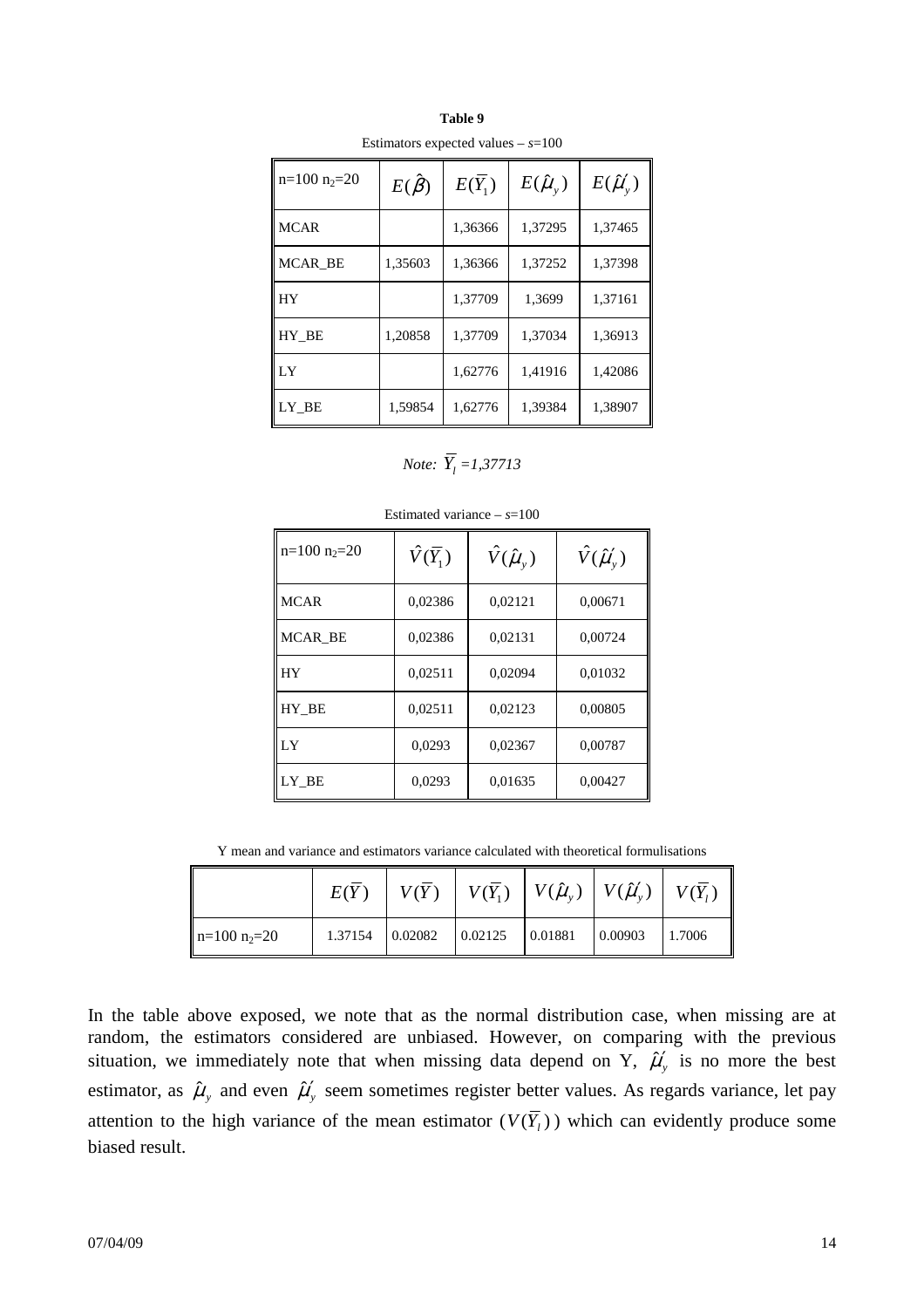## 4.4.1 The effect of nonrespondents fraction increase

As the simulation first part, we have then analysed the estimators characteristics on increasing the number of missing data. In this case we have added even tables on MAR mechanisms to explore the complete field. We can observe that there are not great differences when nonrespondents increase, excluding the situations where missing data depend on X. Here we particularly note that *Y*<sub>1</sub> estimator is strongly biased on comparison with the other estimators. Finally, we can denote that the YMP and  $\hat{\mu}'_y$  estimators have similar trend and values in all cases illustrated.

|                   | $E(Y_1)$ | $E(\hat{\mu}_{v})$ | $E(\hat{\mu}'_y)$ | $\hat{V}(\overline{Y}_1)$ | $\hat{V}(\hat{\mu}_{\nu})$ | $\hat{V}(\hat{\mu}'_v)$ |
|-------------------|----------|--------------------|-------------------|---------------------------|----------------------------|-------------------------|
| $n=500$ $n_2=50$  | 1,37237  | 1,37422            | 1,37503           | 0,00327                   | 0,00307                    | 0,00083                 |
| $n=500$ $n_2=100$ | 1.37942  | 1.37710            | 1.37790           | 0,00386                   | 0,00315                    | 0,00102                 |

**Table 10**  Random missing data – *s*=100

Missing data depending on Y: High values of  $Y - s = 100$ 

|                   | $E(Y_1)$ | $E(\hat{\mu}_{v})$ | $E(\hat{\mu}'_y)$ | $\hat{V}(\overline{Y})$ | $\hat{V}(\hat{\mu}_{v})$ | $\widetilde{V}(\hat{\mu}'_{v})$ |
|-------------------|----------|--------------------|-------------------|-------------------------|--------------------------|---------------------------------|
| $n=500$ $n_2=50$  | 1.37572  | 1,3771             | 1,37791           | 0,00343                 | 0.0032                   | 0,00086                         |
| $n=500$ $n_2=100$ | 1.37303  | 1.37535            | 1.37615           | 0.00377                 | 0.00323                  | 0,00091                         |

Missing data depending on Y: Low values of  $Y - s = 100$ 

|                     | $E(Y_1)$ | $E(\hat{\mu}_{v})$ | $E(\hat{\mu}'_y)$ | $\hat{V}(\overline{Y}_1)$ | $V(\hat{\mu}_{v})$ | $V(\hat{\mu}'_{v})$ |
|---------------------|----------|--------------------|-------------------|---------------------------|--------------------|---------------------|
| $n=500$ $n_2=50$    | 1,50113  | 1,39571            | 1,39651           | 0,00369                   | 0,00329            | 0,00093             |
| $n=500$ $n_{2}=100$ | 1.63466  | 1.42658            | 1.42738           | 0,00452                   | 0,0037             | 0,00116             |

Missing data depending on X: High values of  $X - s = 100$ 

|                     | $E(Y_1)$ | $E(\hat{\mu}_{v})$ | $E(\hat{\mu}'_n)$ | $\hat{V}(\overline{Y}_1)$ | $\hat{\nabla}(\hat{\mu}_{\nu})$ | $\hat{\phantom{a}}$<br>$\hat{V}(\hat{\mu}'_{v})$ |
|---------------------|----------|--------------------|-------------------|---------------------------|---------------------------------|--------------------------------------------------|
| $n=500$ $n2=50$     | 1.08762  | 1,30192            | 1.30272           | 0,00171                   | 0,00221                         | 0,00046                                          |
| $n=500$ $n_{2}=100$ | 0.94098  | 1.28231            | 1.28311           | 0,00135                   | 0,00185                         | 0,00039                                          |

Missing data depending on Y: Low values of  $X - s = 100$ 

|                     | $E(Y_1)$ | $E(\hat{\mu}_{v})$ | $E(\hat{\mu}'_y)$ | $\hat{V}(\overline{Y}_1)$ | $V(\hat{\mu}_{v})$ | $\hat{V}(\hat{\mu}'_y)$ |
|---------------------|----------|--------------------|-------------------|---------------------------|--------------------|-------------------------|
| $n=500$ $n_2=50$    | 1.4951   | 1,38181            | 1,38261           | 0,00368                   | 0,00331            | 0.00093                 |
| $n=500$ $n_{2}=100$ | 1.61972  | 1.39475            | 1.39556           | 0.00453                   | 0,00367            | 0,00117                 |

In this next table there is represented the actual confidence level, calculated only for a correlation coefficient of 0.9. It seems that when missing data depend on high values of Y or low values of X both actual confidence values are weak, while in the other situations  $\hat{\mu}'_y$  presents best results as in case of normal distributed population.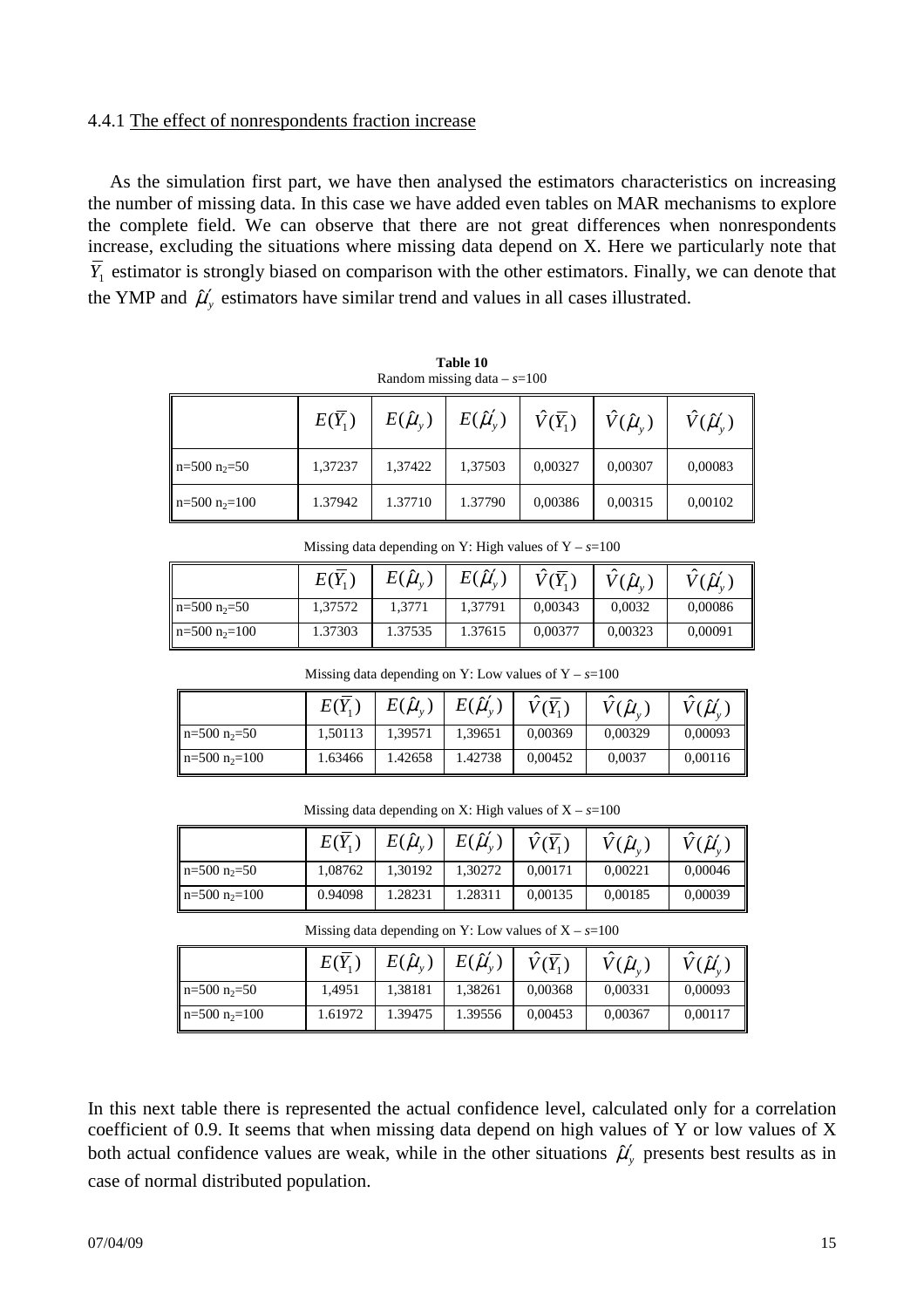| $\rho = 0.9$    | $\hat{\mu}'_{y}$ | $Y_{1}$        |
|-----------------|------------------|----------------|
| <b>MCAR</b>     | 0,96             | 0,93           |
| MCAR_BE         | 0,96             |                |
| HY              | 0,93             | 0,95           |
| HY_BE           | 0,94             |                |
| LY              | 0,94             | 0.68           |
| $LY$ $BE$       | 0,95             |                |
| <b>HXMAR</b>    | 0,37             | $\overline{0}$ |
| <b>HXMAR_BE</b> | 0,2              |                |
| <b>LXMAR</b>    | 0,94             | 0,73           |
| LXMAR_BE        | 0,85             |                |

**Table 11**  The actual confidence level. *s*=100, *n*=100, *ns*=20

It is, finally interesting to examine graphically the forms of  $\hat{\mu}'_y$  estimator distribution which seems confirm the previous results.

*Note: Estimator* =  $\hat{\mu}'_{y}$ , s=100, n=100, ns=20 – population lognormally distributed

Chart 1. Estimators distribution with random missing data

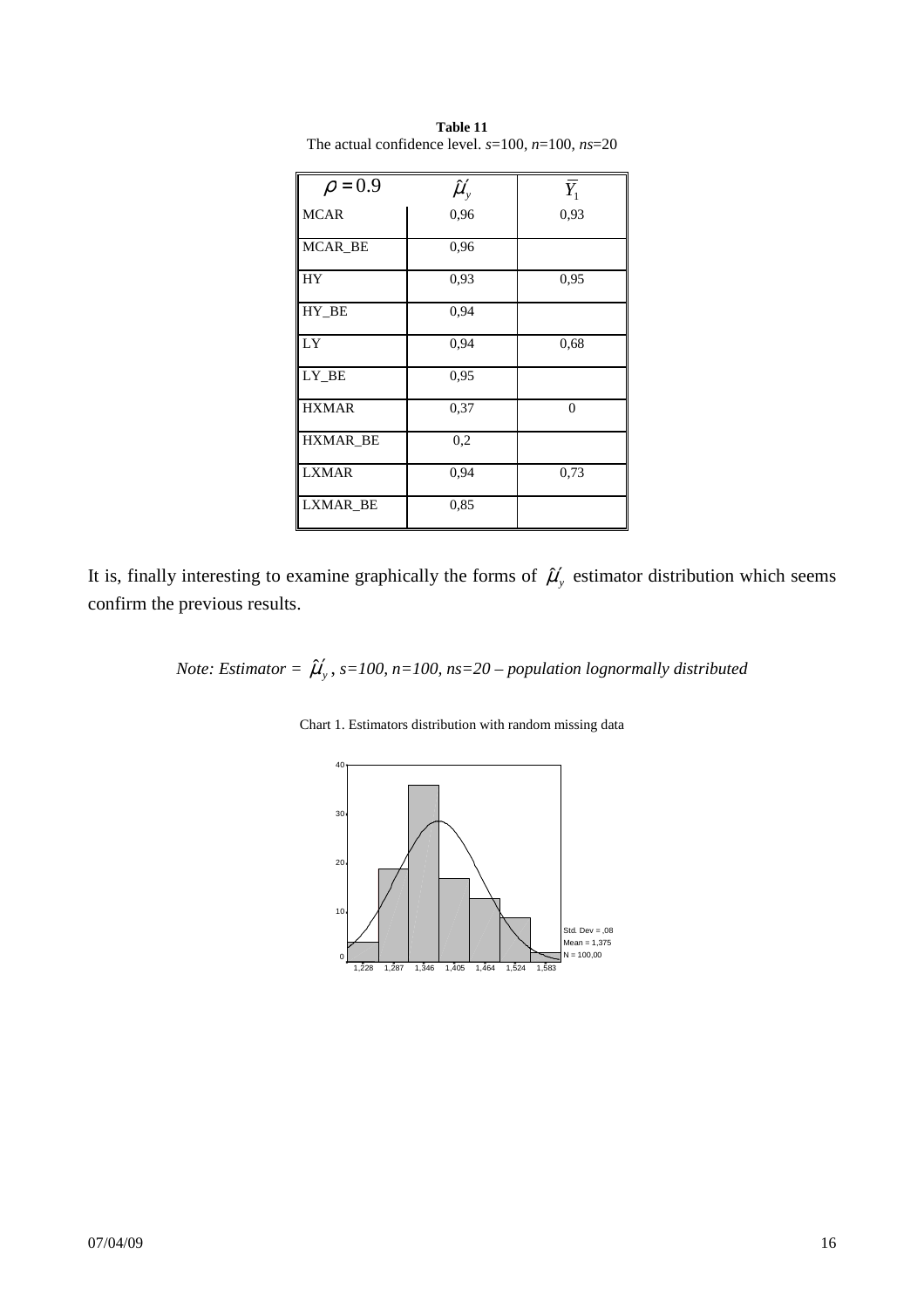Chart 2. Estimators distribution with missing data depending on X



Chart 3. Estimators distribution with missing data depending on X



#### 5. Conclusions

In this paper we have proposed an estimator of the mean useful when some information regarding the variable to be studied are missing but we know all the observations of an auxiliary variable in the sample and the mean of this variable in the population. Using this information we can improve the estimator used in the above situation. The variance of the new estimator is computed and so it is possible to study the efficiency.

The simulation study confirms the properties of the estimators. Moreover it is possible to conclude that the distribution of the considered estimators is normal when the distribution of the variables X and Y is normal in the population. This property is not preserved when the variables X and Y are lognormal in the population.

#### **References**

- 1) AA.VV (1994), Fortran. Subroutines for statistical applications, Vol. 1-2, IMSL- STAT/LIBRARY.
- 2) Brainerd W.S., Goldberg C. H., Adams J. C. (1994), Programmer's Guide to Fortran 90, 2<sup>nd</sup> ed., UNICOMP, New Mexico.